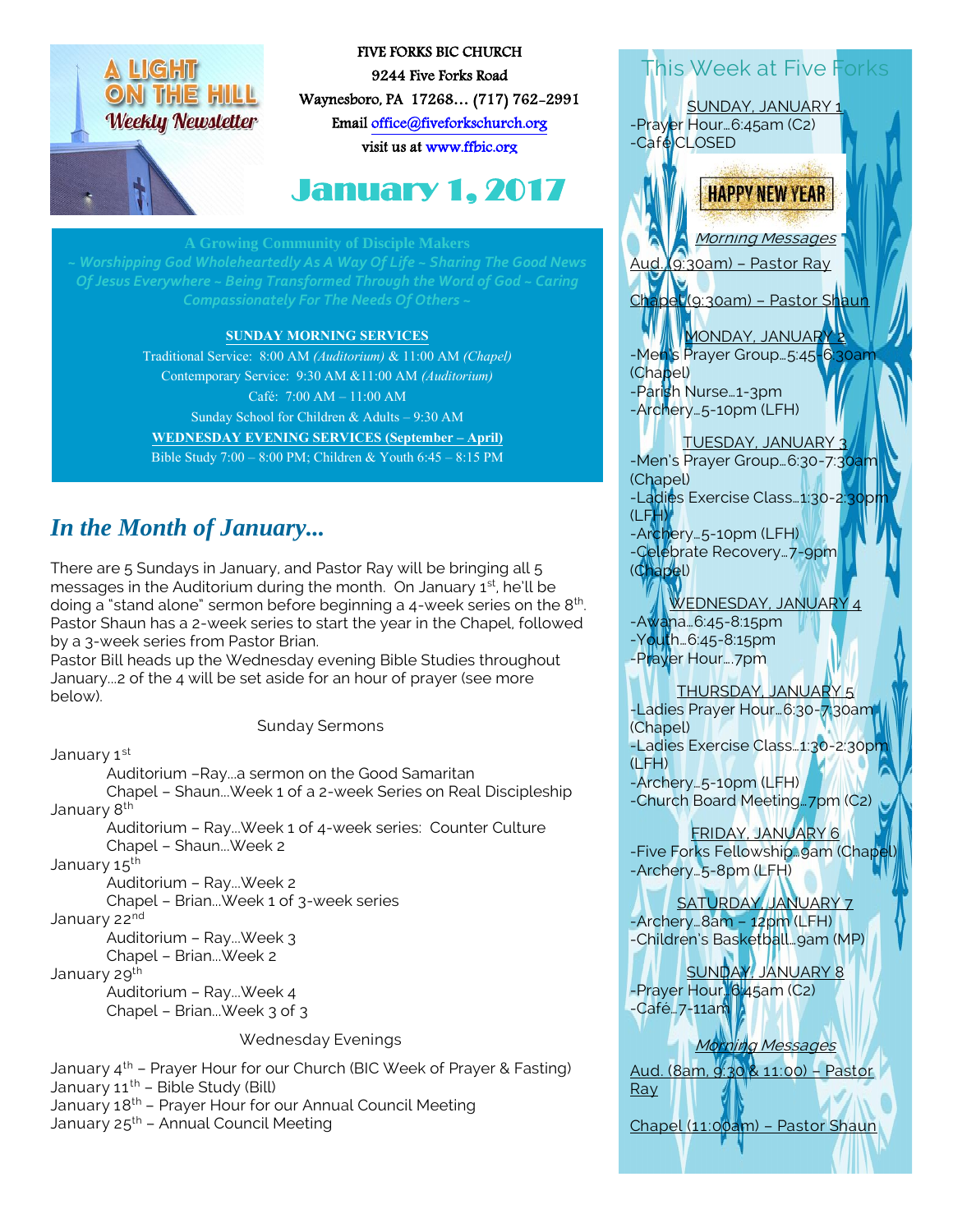# *Week Of Prayer And Fasting*



As many of you are aware, every year the churches of the Brethren in Christ Denomination begin the New Year with a Week of Prayer and Fasting. It will begin on Sunday, January 1<sup>st</sup> and conclude on Sunday the 8<sup>th</sup>.

A week long devotional handout has been created by the Allegheny Conference Worship Council with the theme of "What  $If...$ ".

The handout will be available at the Information Desk in the Auditorium foyer.

The Bishop of the Allegheny Conference – Rob Patterson – has video-taped a sermon to kick-off the week. This sermon is available at [https://youtube/G6y9lDQK\\_sQ](https://youtube/G6y9lDQK_sQ) for you to view.

The Week of Prayer and Fasting will end on January 8, with a Sacred Assembly from 6 – 7:30 pm at Green Spring BIC Church (Newville, PA). This assembly is a corporate time of prayer, worship and sharing and participants are encouraged to share revelations and experiences by emailing [pastordee@hollowellbic.org](mailto:pastordee@hollowellbic.org) or posting on the [Allegheny](https://www.facebook.com/BICUSAllegheny/)  [Conference Facebook page.](https://www.facebook.com/BICUSAllegheny/) Those desiring to share during the Sacred Assembly should contact Dee Martin [\(pastordee@hollowellbic.org\)](mailto:pastordee@hollowellbic.org).

Note: Please "like" the **[Allegheny Conference](https://www.facebook.com/BICUSAllegheny/)** page [@BICUSAllegheny] on Facebook to stay connected with events and information.

[https://www.facebook.com/events/684333121726226/.](https://www.facebook.com/events/684333121726226/)

### *New To The Library*



The Magnolia Story A peek at the hosts of the program, Fixer Upper, by Chip & Joanne Gaines (Q-GAI)

One Thousand Gifts By Ann VosKamp (E-VOS) Full of hope and light with simple truths which will inspire you to see God's grace in every-day blessings and hardships.

# Attendance

ATTENDANCE (December 25)

Sunday's Worship Total = 410 9:30 Auditorium = 320  $9:30$  Chapel = 90

# Churc **Financial Health**

GIVING (December 25)…

Offering = \$18,390.00 Weekly Goal = \$22,040.00 Total Giving 2016 = \$1,098,556 Above/Behind 2016 Goal = (\$47,524.00) (Note: This is not the final figures)

Building Fund = \$1,403.76



Soup

Place donations in the orange tub in the lower lobby.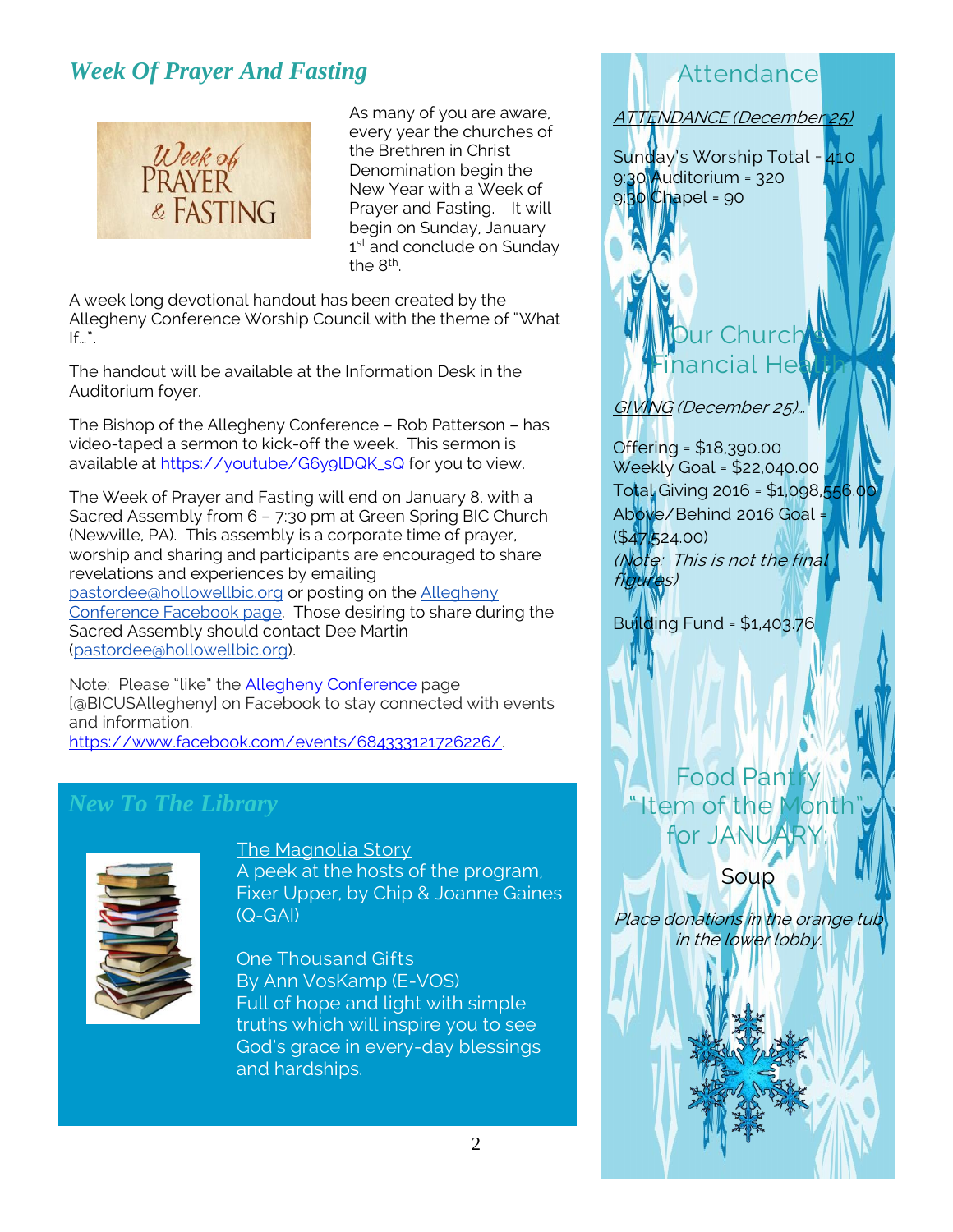

Bill & Lorie Fortney announce the birth of their grandson, Caleb Mark Covalt on December 18, 2016 to Grace & Luke Covalt. He weighed 7 lbs. 8 oz and 21" long.



January 19, 20, 21

Where: Cumberland Valley Relief Center 4225 Molly Pitcher Hwy. South, Chambersburg, PA

Hours: Thursday, Jan. 19…8:30am – 3:30pm Friday, Jan. 20…8:30am – 7:00pm Saturday, Jan. 21…8:30am – 3:30pm

Over 100 hand-quilted pieces will be displayed!

Vendor's Table - Quilting Items for Sale

Free Admission

This collection of applique and pieced quilts will be sold at the MCC PA Relief Sale on March 31 & April 1, 2017.

For more information: call 717-375-2088 or email info@cumberdandvalleyrelief.org



We express our deepest sympathy to Ruth Witte with the passing of her brother, Robert Biesecker on December 28, 2016.



Cherle Carl

# THANK  $Y^{\odot}U!$

Thank you to my "Old Friend" for remembering me with the special Christmas gift. I am blessed to be part of this wonderful, and loving church family.

Blessings to you in the New Year! **-Martha Besecker**

#### **To my "Old Friends" who left a gift in my mailbox,**

Thank you for the gift and for your friendship. It is a very special thing to be part of a church family who care for one another.

**Thank you and may the Lord bless you, Lois A. Kipe**

I would like to thank the church for the lovely flowers, cards, your thoughts, and prayers. It was very much appreciated. It's comforting knowing Florence is with our Lord and Savior. **Sincerely,**

#### **Amos Keefer & family**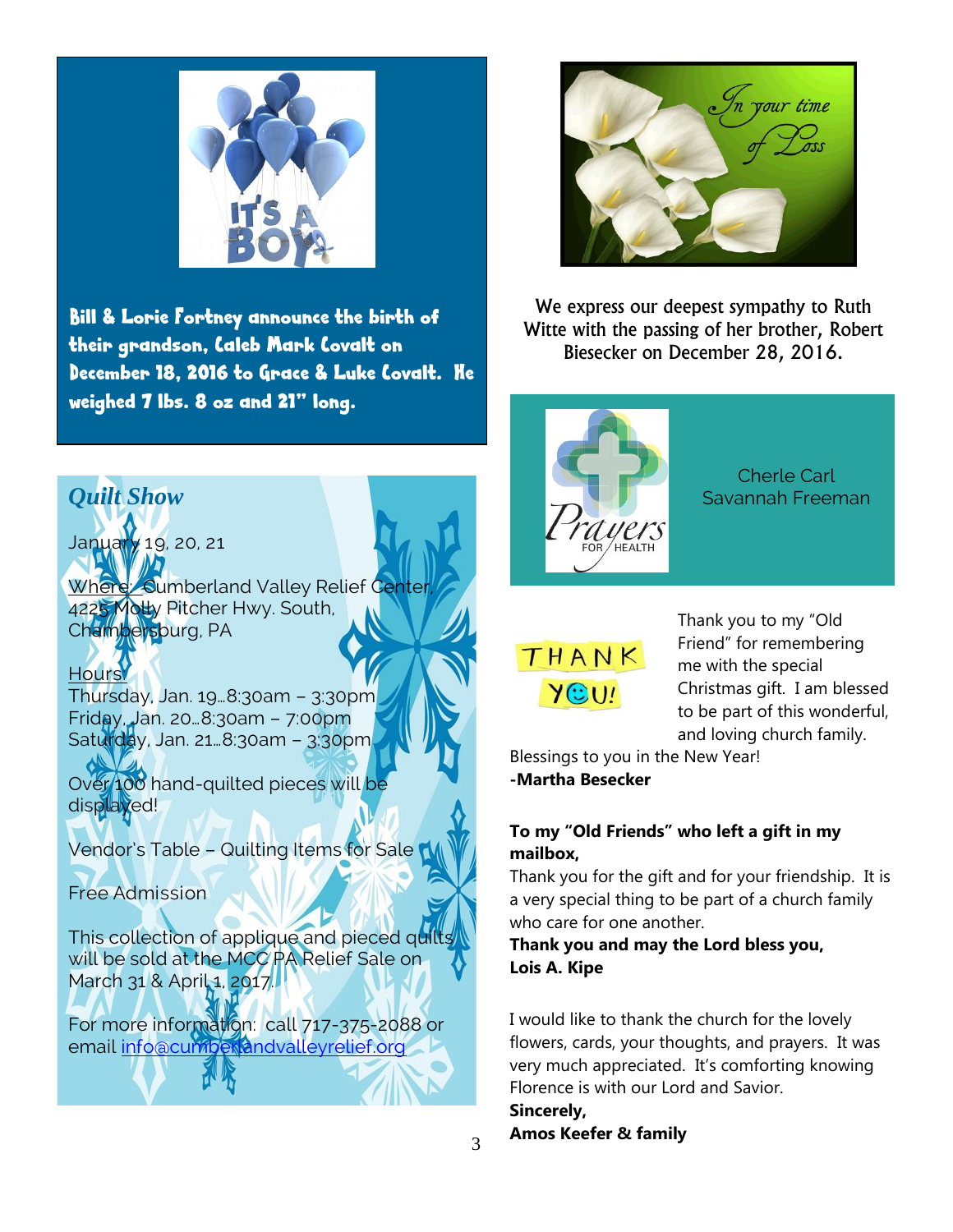## *Meal Coordinator Needed*

take them a

For many years – going back to when our church was much smaller  $-$  one way that we have been able to care for one another is by providing meals to those who have just come home from the hospital (after surgery, birth of a child, other) and are unable to cook for themselves.

This ministry requires two things: 1) A team of volunteers who are willing and able to prepare and deliver meals and 2) one individual who is willing to coordinate everything (Confirming a need and contacting/scheduling the volunteers).

With the busyness of our schedules, finding enough volunteers has been challenging at times. At the present, in order for this ministry to continue we are in need of someone who is willing and able to serve in the role of Meal Coordinator.

If you are interested, please contact the church office at 762-2991 or by email: [office@ffbic.org.](mailto:office@ffbic.org)



We are planning our next Music Camp which will take place June 19 – June 23, 2017 with the production on Friday evening June 23rd.

Camp will have an emphasis on Mission

Many volunteers are needed to make this a successful week for the children.

We will be looking for volunteers who can play piano and other instruments, and those who can teach/help with choreography, crafts, games, staging, and snacks.

Prayer warriors are also needed for all those involved.

If you are interested in helping, please contact Barb Harbaugh at 717-794-2071 or [raybarbjess@hotmail.com](mailto:raybarbjess@hotmail.com)



Our Gear Has Arrived!

Reminder: For those of you who ordered Five Forks Gear a few weeks ago, the apparel arrived at the office and is ready for you to pick up. Office hours are from 8 am until 4 pm. Or you may stop by the office on Sunday morning.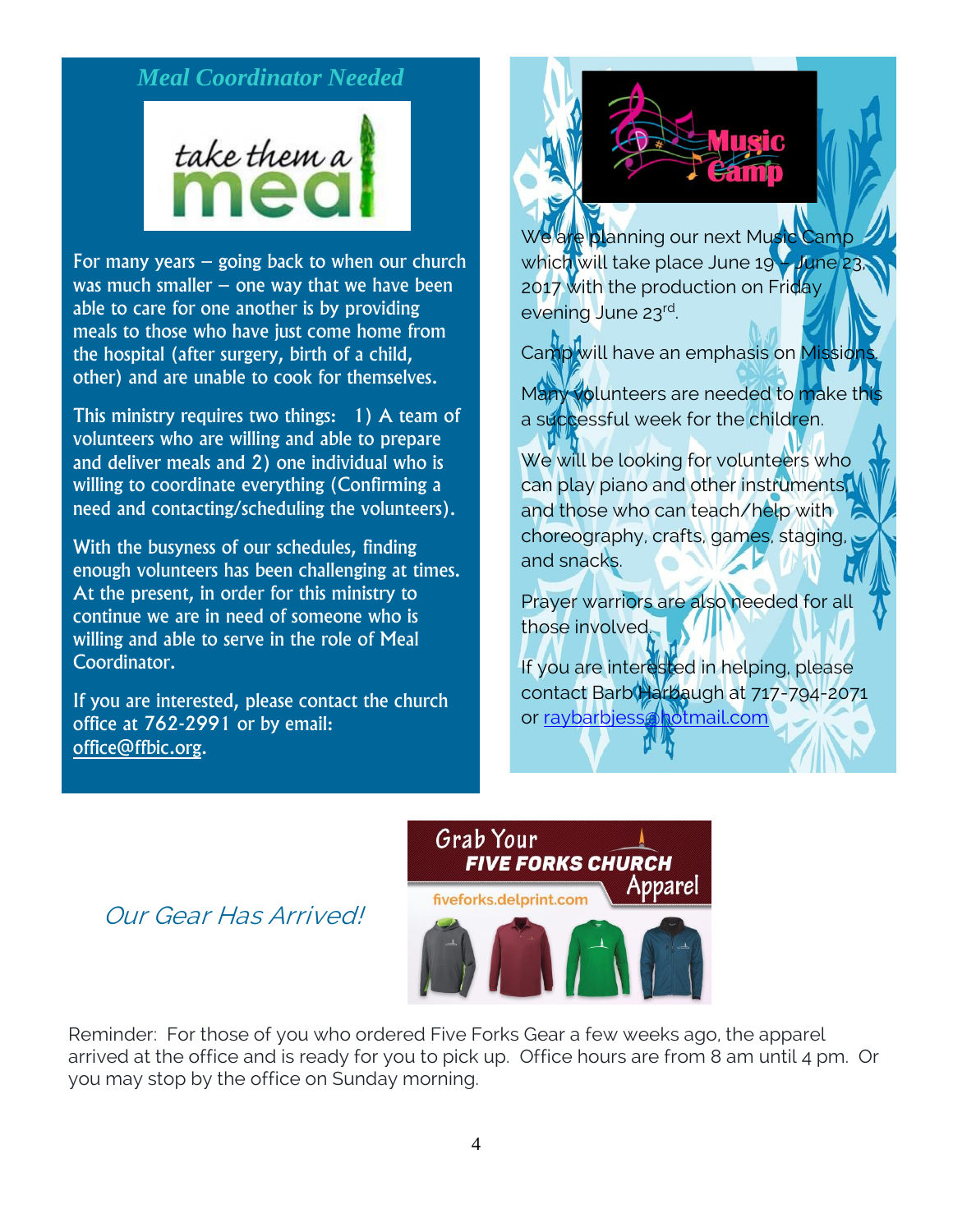

*Below is a list of events and activities that the youth are assisting with, participating in or will be invited to be part of:*

*"You can find more information about our events, including permission slips, on the church website or join us on Facebook; our group name is; Five Forks BIC Youth Group, or see Pastor Shaun." \*Please be aware that there is extra financial assistance available to any youth that may need it. Do not let money be the reason that you do not participate! (See Pastor Shaun)*

Tales from the Chapel – Coming to youth group this January! "Once upon a time, in a land far, far way…" "It all began one dark and stormy night…" Everybody loves a good story. And the really good stories are those that invite us to be part of the story. Somehow we actually leave behind the real world we're living in and become part of an adventure. They capture our emotions, make us laugh and cry or sit on the edge of our seats. We especially like those stories that have a twist and throw us for a loop. We think we have the story figured out and then something happens that turns the story upside down. And in the end, even though stories take us to an imaginary place, many of them teach us valuable lessons about living in the real world. This January we invite all teens  $(7<sup>th</sup> - 12<sup>th</sup>$  grade) to join us at youth group for a series we're calling "Tales from the Chapel." That's right each night at youth group, we'll turn down the lights, gather together and we'll be telling a tale, that will have you on the edge of your seat and take your emotions for a ride. And each time you'll discover that this tale is actually about you, about your life and faith, and the adventure that Jesus has for you!



" Once upon a time..." - These words are the beginning of many good stories! On January 4<sup>th</sup> all teens ( $7<sup>th</sup> - 12<sup>th</sup>$  grade) are invited to join us at youth group, in the chapel at 7pm, as we begin a New Year and a new series in youth group. We'll kick off the new season with some food and games as we recover from our holiday break. And then at some point during the evening, we'll hush up, quietly make our way to the basement, turn down the lights and gather for our first story time of

the year, previewing our new series.